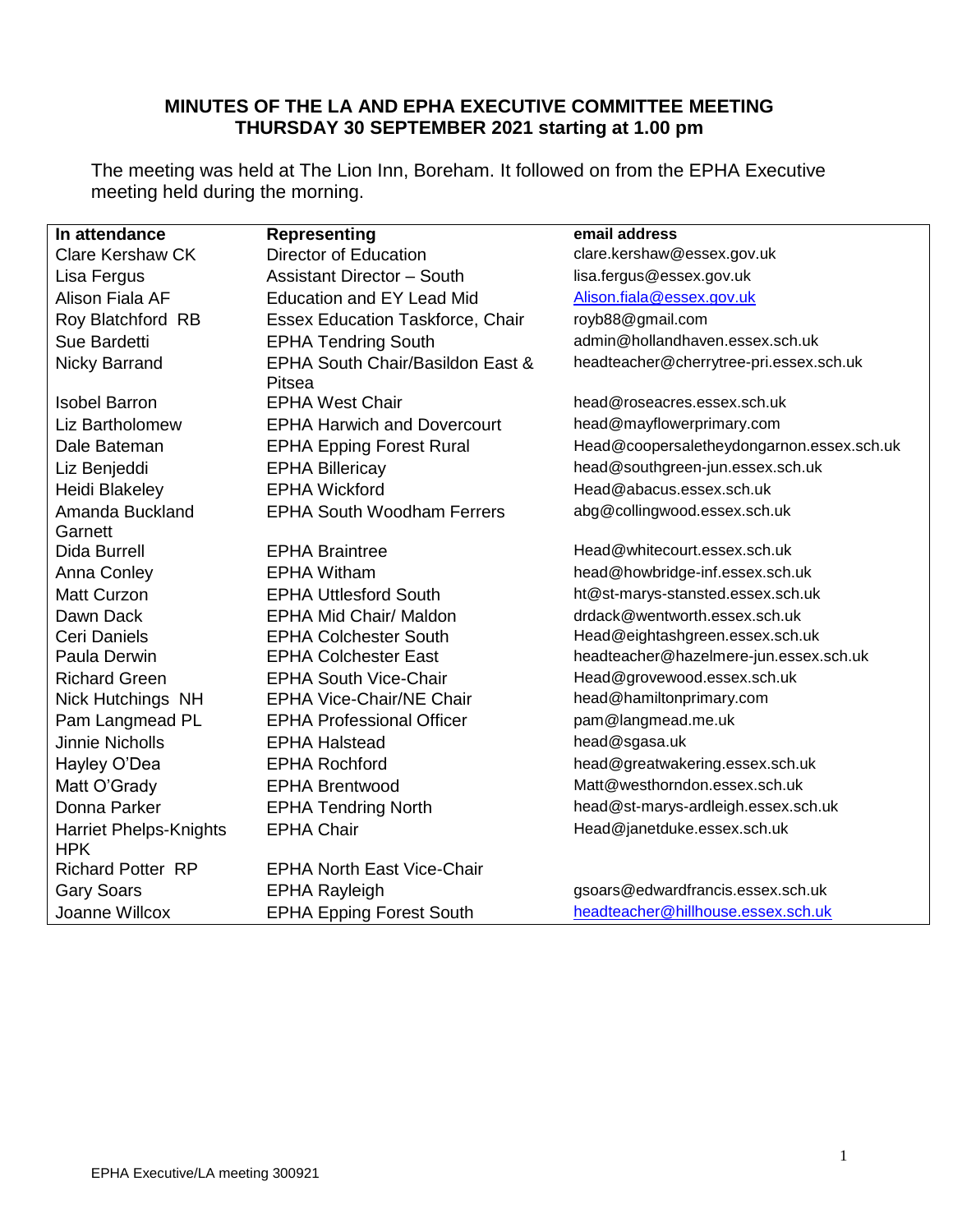# Emma Dawson Castlepoint and Rochford Ian MacDonald Tendring Mid Richard McIntosh Chelmsford South Angela Russell Basildon West Karen Tucker Canvey Island Clare Kershaw welcomed everyone to the meeting and expressed her pleasure that the meeting was, once again, in person. The last EPHA Executive meeting held face to face was in January 2020. Graeme Lennon and Janet Tindall, from the ECC People Operations team, were due to attend the meeting to discuss the concerns and problems experienced by schools as a result of the novation of the Payroll contract from ECC to Juniper Education. One headteacher expressed his concerns and the impact that the change has had on his school, but problems with technology prevented a wider discussion from taking place. It was **AGREED** that an online meeting would be arranged to hold the discussion. *Further to the Executive meeting, it was agreed that the online meeting will be held on Tuesday 9th November at 3.15 pm and a Zoom innovation has been sent out to the EPHA Executive and Local Authority officers.* **i) Covid guidance for schools** HPK noted that a number of issues had been raised at the EPHA Executive meeting, and asked CK to respond to the following: It was noted that there continues to be contradictory guidance from NHS Test and Trace, the national Covid helpline, and Essex test and trace around a number of issues, in particular the information given to parents about isolation, seeking PCR tests for close contacts, and so on. CK explained that she and the Essex Test and Trace team have met to try to resolve these inconsistencies, but that often the advice given depends on the training that helpline staff have been given. One concern has been that parents have been told that they shouldn't take their child for a PCR test if identified as a close contact and some have been told that PCR tests will run out if they do so. CK noted that she has discussed this at length with Essex

EPHA Executive/LA meeting 300921

Dawn Baker Chelmsford West

**1. WELCOME AND ATTENDANCE**

Apologies were received from:

Lois Ashforth Dengie George Athanasiou West Vice-Chair

### **2. PAYROLL DEBRIEF**

# **3. MATTERS ARISING FROM THE EPHA EXECUTIVE MEETING EARLIER**

**Action**

**Professional Officer**

2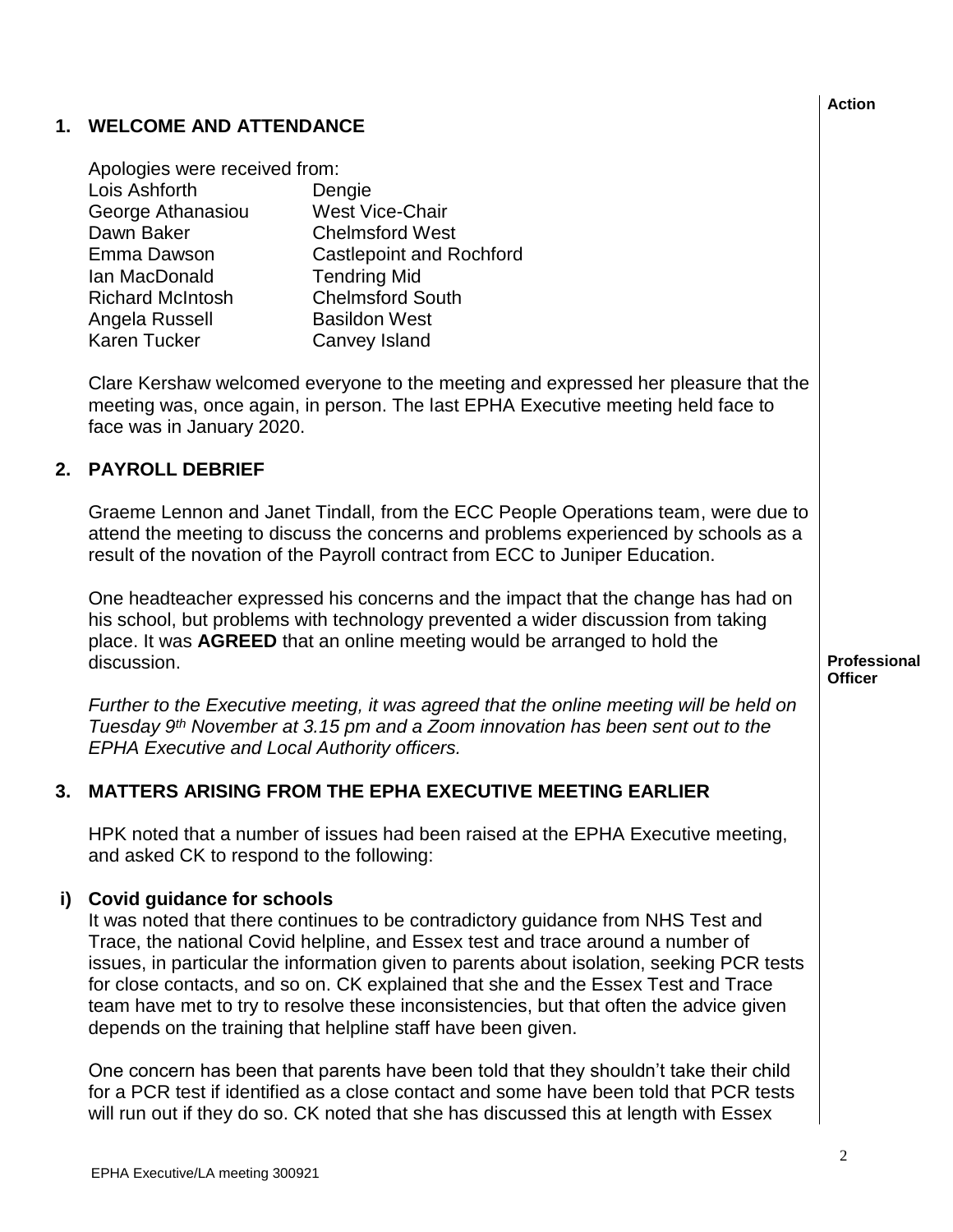Public Health and is comfortable with the guidance that Essex is giving. However, she did suggest that parents should be advised to access an at-home PCR test, and that schools only need to send a letter about a positive case once a week (not repeatedly, in the event of further cases).

CK stressed that the government and DfE approach is that education and attendance is the top priority, with Covid and infection control being a lower priority.

It was noted that there continues to be inconsistency around contact tracing. CK explained that if NHS test and trace can't contact a positive-case family within 24 hours they will contact Essex Test and trace, who should make contact within another hours (i.e. 48 hours as a maximum). She stressed that schools are not expected to carry out contact tracing.

There has also been contradictory guidance and confusion about what constitutes an outbreak, and it is currently quite likely that the majority of schools will see 5 cases within a 10 day period. CK stressed that if a school needs support to manage their Covid cases they should contact Essex test and trace. If a school is operationally unviable – i.e. does not have sufficient staff to oversee classes – they should contact their School Effectiveness Partner to discuss the situation; Essex Test and Trace will not advise on school operation. It remains the case that schools should aim to close classes/bubbles/year groups for the shortest time possible.

The DfE is particularly concerned about provision for vulnerable children (not key workers) and may contact schools to challenge their provision if year groups are closed.

# **4. EDUCATION PRIORITIES**

CK explained that the Local Authority is introducing three key strategies this school year.

The **Early Years and Childcare strategy** will be introduced in January 2022, with the aim of strengthening the system for 2 – 5 year olds, and creating a new definition of school readiness. It is currently the case that 75% of children meet the expectations of Good Learning Development (2019 data), but by definition, 25% do not. ECC is developing a multi-agency strategy with the support of the early years' sector. One challenge is that the only formal accountability for pre-school settings is Ofsted, and there is a real need for greater consistency. ECC can only have an impact or control on those children with a fee entitlement.

One headteacher warned that future levels of GLD are likely to be considerably lower than 75% as young children currently start school with very little or no formal preschool education and experience, and an increasing number of parents who continue to work from home may choose not to access pre-school in order to save money. There are real concerns about the impact on social, emotional and educational development of young children, which will have an impact for years.

The new leader of the council, Councillor Kevin Bentley is developing a new strategy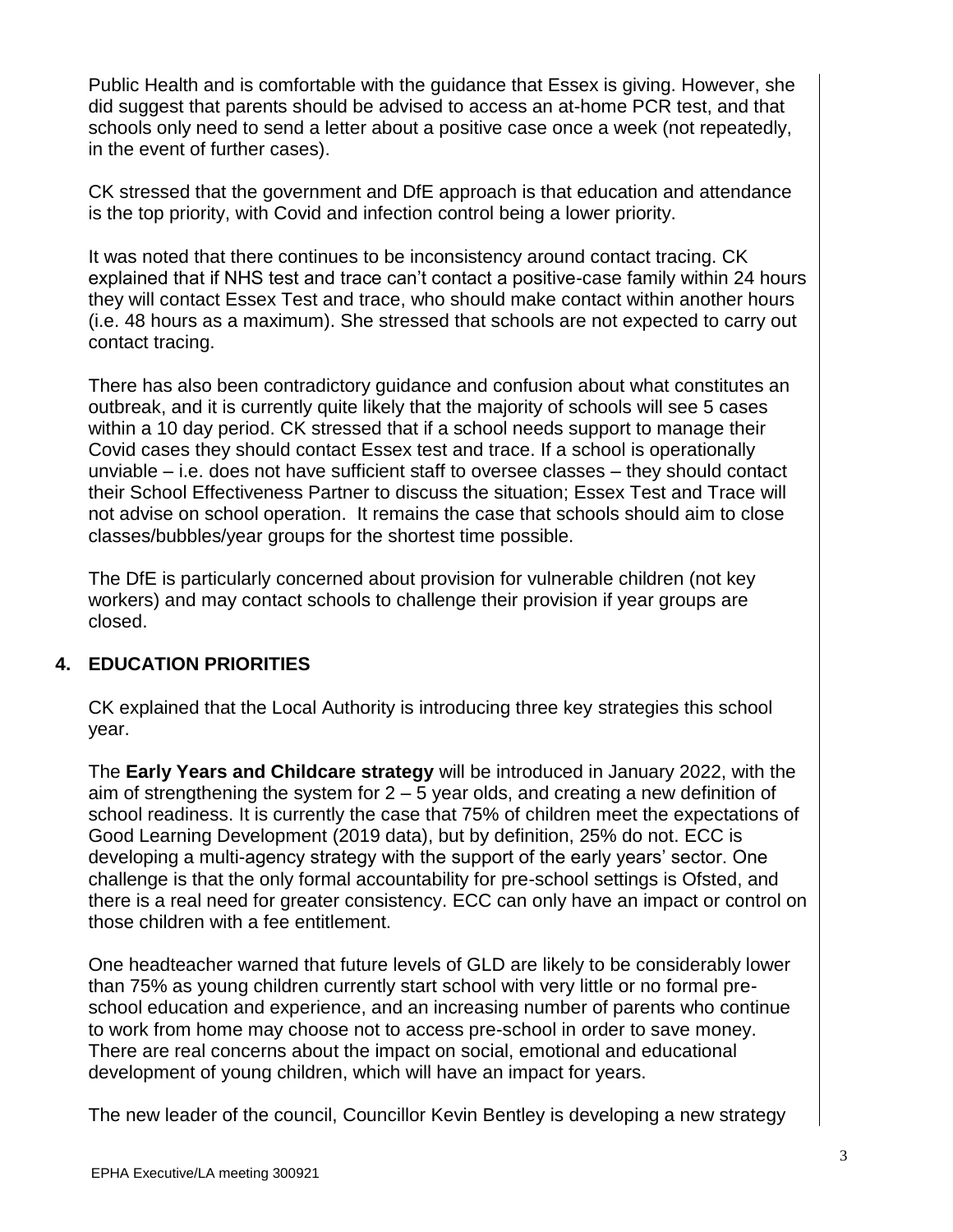for Essex – **Everyone's Essex.** Councillor Tony Ball, ECC Cabinet Member for Education Excellence, Skills and Training, is working on a lifelong learning strategy, which includes a focus on effective business links with education. This is probably more secondary focused, but CK acknowledged that many primary schools are doing excellent work in relation to future careers information.

The **Partnership Strategy**, led by Nicola Woolf, is also being refreshed.

### **Education Task Force**

CK noted that Roy Blatchford had attended the EPHA Annual General Meeting in the morning and had fed back to her about the discussions. She noted that the Task Force has allocated funding to headteacher/senior leader wellbeing and agreed that greater support will be welcomed.

### **Academisation**

The Professional Officer asked CK to outline the current stance of the local authority in relation to academisation. The previous Secretary of State, Gavin Williamson, stated his aim that all maintained schools would become academies, within multi-academy trusts, but it is unclear whether this remains a priority for Nadhim Zahawi, the new SoS. CK agreed that this had been Gavin Williamson's preferred approach for schools, but that she couldn't see how a whole MAT system could be incentivised without funding. This is unlikely to be the main priority for Government at the moment. There is the added problem that many secondary schools (including in Essex) are individual Trusts, not within MATs as the DfE would prefer. She explained that the Local Authority is neutral on the subject of academisation, but does encourage the involvement in partnerships, as set out in a document published in the summer.

# **Afghanistan Relocation Assistance Programme (ARAP)**

Afghanistan refugees have been housed temporarily in three hotels in Essex, the Rose and Crown in Colchester, the Atlantic Hotel in Chelmsford, and the Harlow Hotel (the former Park Inn). The ECC team has assessed the families, and are providing EAL courses and advising the families of how to apply for a school place. However, school placement is unlikely to happen soon as the families don't yet know where they will live permanently. CK explained that, unfortunately, there is unlikely to be any additional funding for schools who admit these children, as the support is having to come out of the LA's existing budget.

A fourth hotel in Stansted, the Ibis, is being used to house asylum seeking refugees. Their situation is even more temporary, as they may be moved by the Home Officer to another location at any point. ECC is also assessing the families in this accommodation.

# **5. SEP SUPPORT FOR THE AUTUMN TERM**

Alison Fiala noted that the School Effectiveness Team carried out a desktop exercise in the summer to identify schools that could be in line for Ofsted inspection, and have decided to prioritise those schools for support. They identified 261 schools that could be inspected soon, or needed additional support because of a change of leadership, where there are significant concerns about sustainability, or schools that are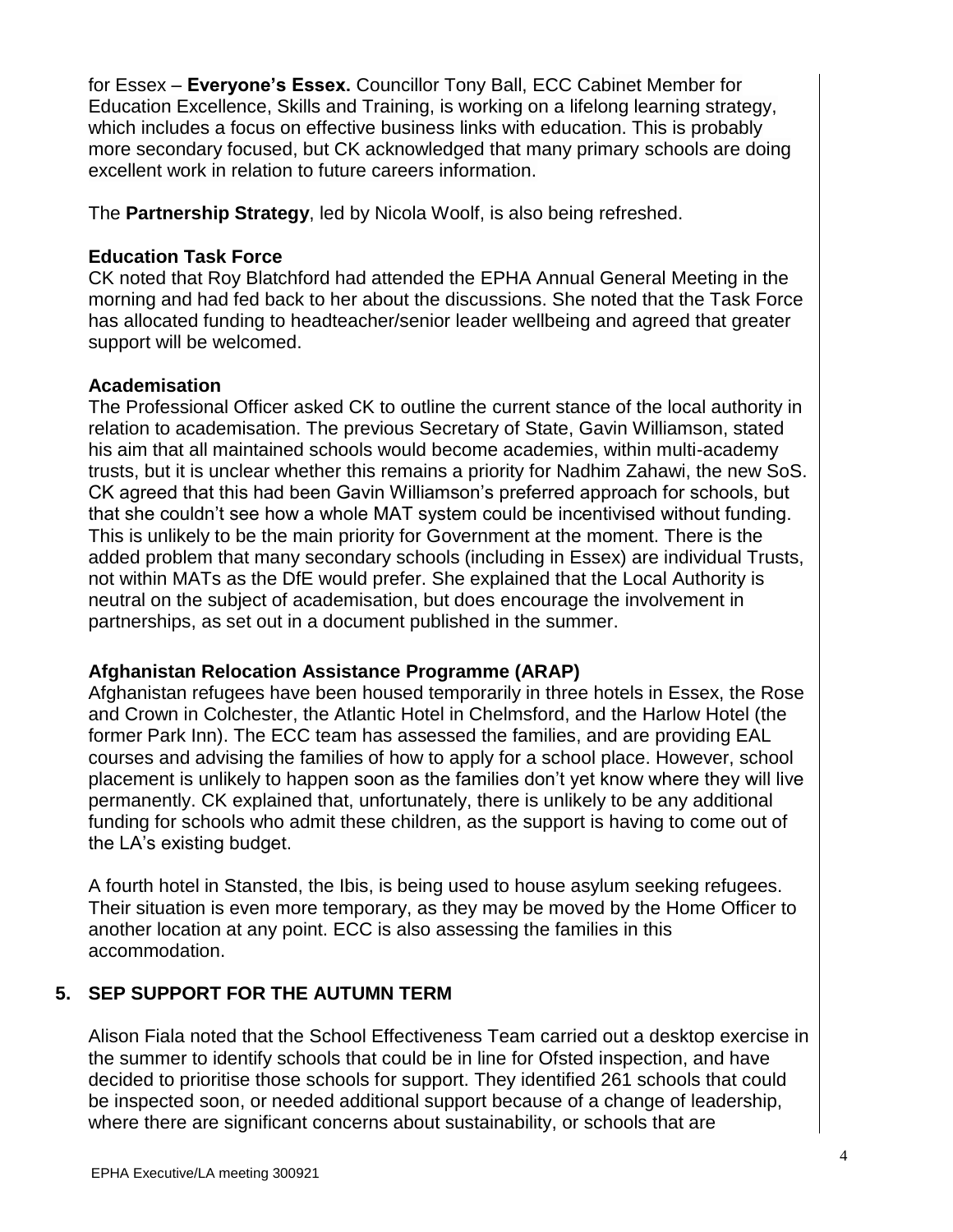expanding. Every SEP has been allocated time to contact their schools.

The Executive gave some feedback about the letter that had been sent to schools explaining the support that would be offered. Schools are no longer RAG rated (red, amber, green), but have been identified as needing low, medium or high support based on their likelihood of inspection. There was some concern that, by focusing on Ofsted, the LA is perpetuating the fear of inspection; Ofsted's own stance is that schools should not be doing anything special or different to prepare for Ofsted. Some schools have also experienced LA reviews which have focused on 2019 data, again something that is no longer required or encouraged by Ofsted. Lisa Fergus and Alison Fiala agreed that this should not be the approach by SEPs and asked for feedback if this was happening.

The letter sent out suggested that this information should be shared with the Chair of Governors, and one headteacher said that this had caused a difficult conversation, trying to explain why his previously "green" school was now rated as needing medium support.

The LA Officers accepted the feedback and agreed that the work of the SEPs was intended to support schools not to add pressure on senior leaders.

# **6. SEND STRATEGY UPDATE INCLUDING EHCP IMPROVEMENT WORK**

CK noted that the improvement work around SEND continues behind the scenes; she is committed to developing the best SEND system for children and young people, their families and for schools in Essex. The SEND inspection in October 2019 informed the key areas for improvement. Ralph Holloway has led on the SEND Strategy developments along with the Assistant Directors and SEND leads in each quadrant team. Like schools, the LA has experienced challenges in the system during the pandemic. They are currently waiting re-inspection, though this may be delayed by around 6 months.

CK reminded the Executive that the three work-streams resulting from the inspection are:

### **Quality of EHCPs** – work-stream led by Clare Kershaw

- End to end process review and re-engineering to deliver improved EHCP processes (including annual review)
- Develop options for new processes
- Review funding options
- Implement practices to drive improvement in quality of plans (including training, multi-agency moderation, quality assurance)

**Over identification of MLD**/ Accurate Identification of Need – work-stream led by Ralph Holloway

- Understand the scale and reason for over-identification of MLD
- Deliver training, support, guidance and resources to improve identification of need across the system
- Develop and deliver guidance around recording of CYP needs on the census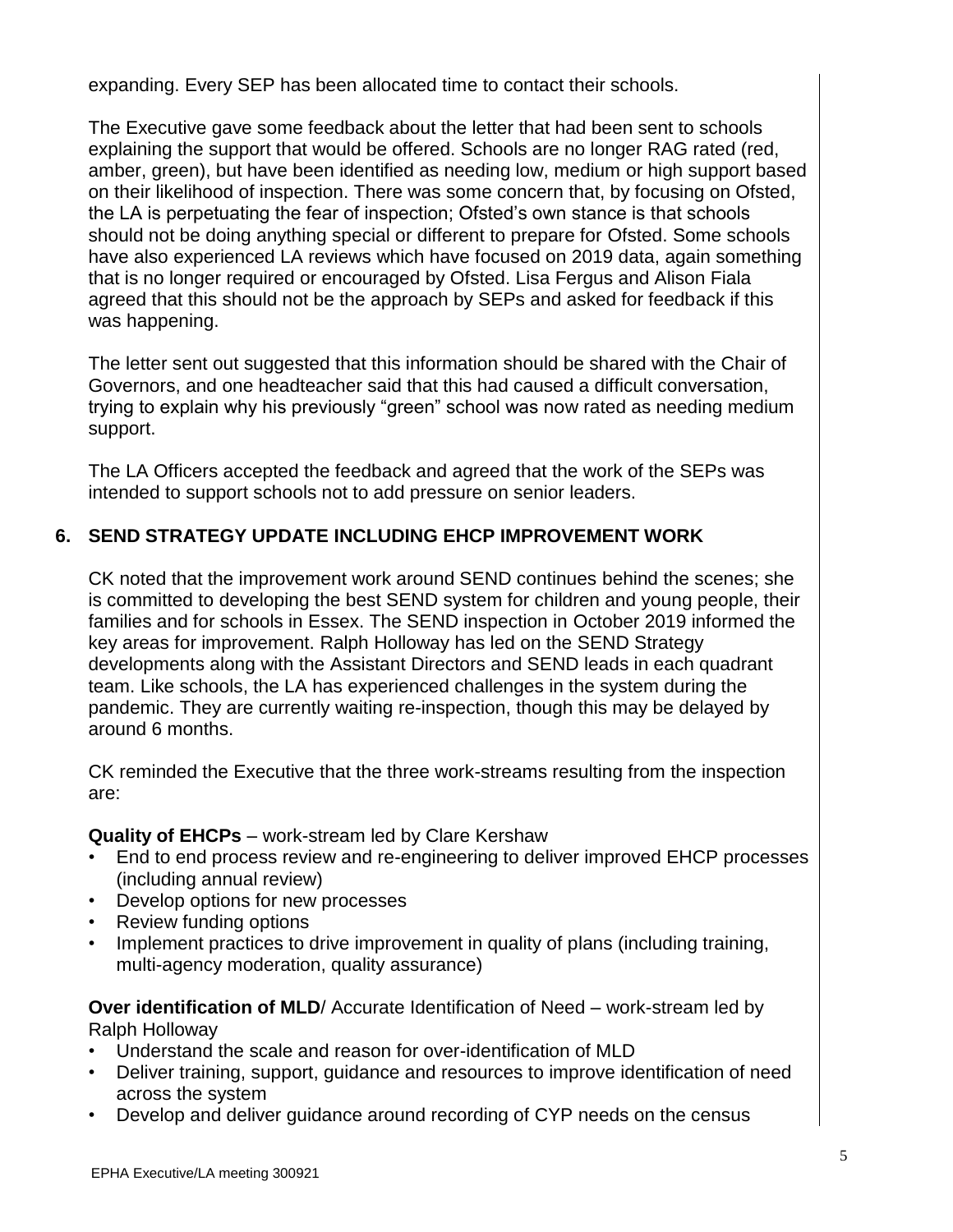Implement process to highlight and respond if data deviates from expected

Joint Commissioning – work-stream led by

**Richard Watson** - Deputy Chief Executive / Director Strategy and Transformation (NECCG) and

**Chris Martin** – Director Of Commissioning & Policy (ECC)

- Develop SEND Joint Commissioning Strategy
- Develop SEND joint data set
- Undertake mapping and gap analysis of services across the local area
- Jointly commission services around:
	- ASD/ADHD
	- Therapies: Speech and Language, Physio and OT
	- Equipment
	- SENDIASS
	- Local Offer

In relation to the quality of EHCPs, key outputs are

- 1. EHC Needs Assessment Guidance
- 2. Decision Making:
- *Scheme of delegation*
- *Involvement of health and social care*
- *Panel terms of reference*
- 3. Quality Assurance of EHCPs
- 4. Support for CYP with medical needs
- 5. Annual review guidance
- 6. Ordinarily Available offer
- 7. Preparing for adulthood and ceasing plans

The implementation approach is as follows



Over-identification of MLD - key outputs

# 1. Data analysis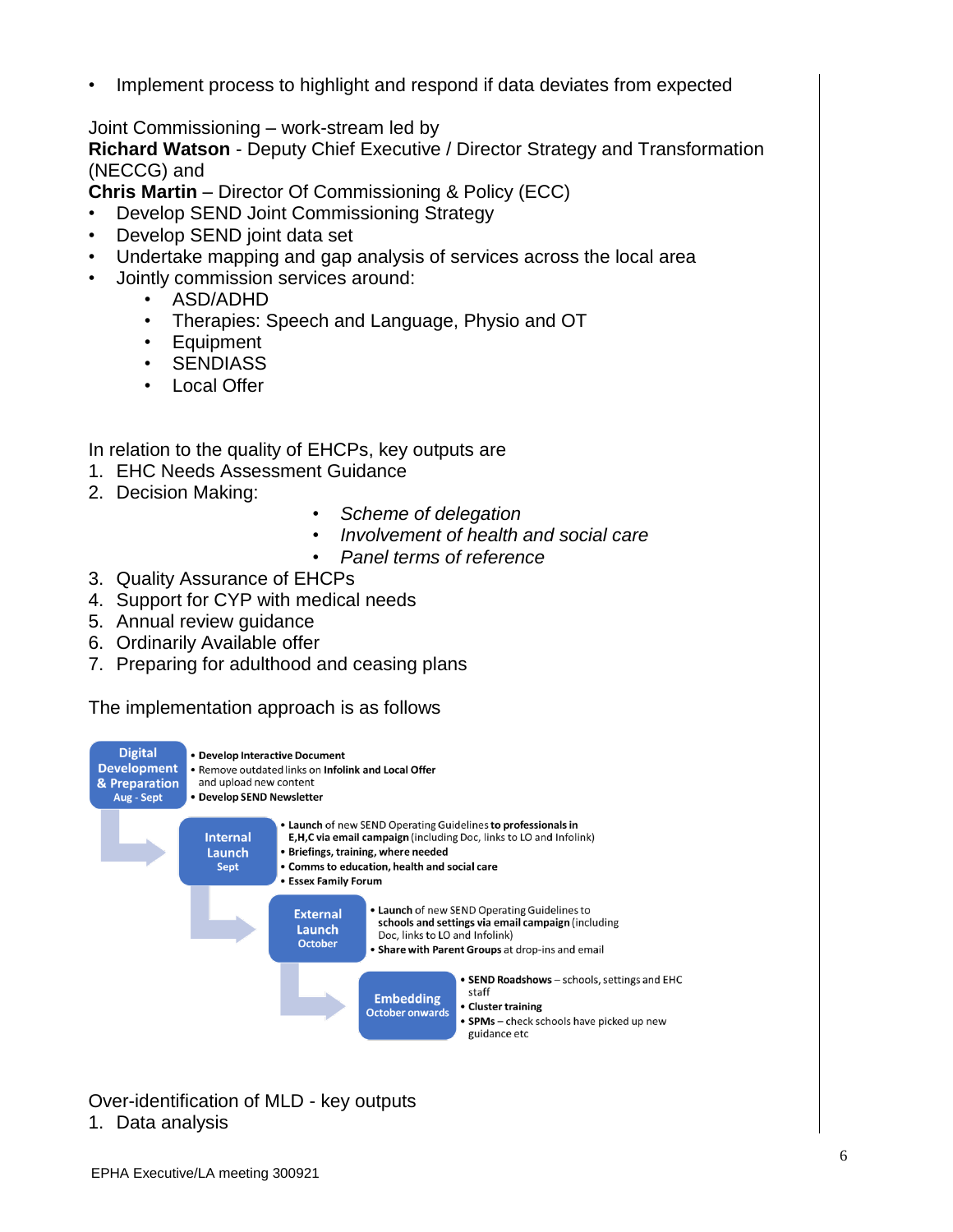- 2. Discovery discussions
- 3. Training and resources for schools/settings
- 4. Census recording guidance
- 5. Analysis of impact and identifying next steps
- 6. Capturing case studies

Joint commissioning – key outputs

- 1. Joint Commissioning Strategy/ framework
- 2. Joint data set
- 3. Jointly commissioned services:
	- Neurodevelopmental pathways
	- Therapies
	- Equipment
	- SENDIASS
	- Local Offer

### **The SEND Strategy** sets out the vision for SEND in Essex

A local area strategy that sets out our vision, aims and ambitions for the SEND System in Essex, how we will achieve them and how we will measure our success.

- The strategy includes:
	- Purpose/ Introduction
	- Our Pledge
	- Vision for SEND in Essex
	- The strategy test
	- Actions
	- Outcomes
	- Success measures

#### **Timescale**

- Consultation March 2019
- Further discovery work throughout 2020
- Draft strategy content June Sept '21
- Design work September '21
- Governance October '21
- Launch Late Autumn Term

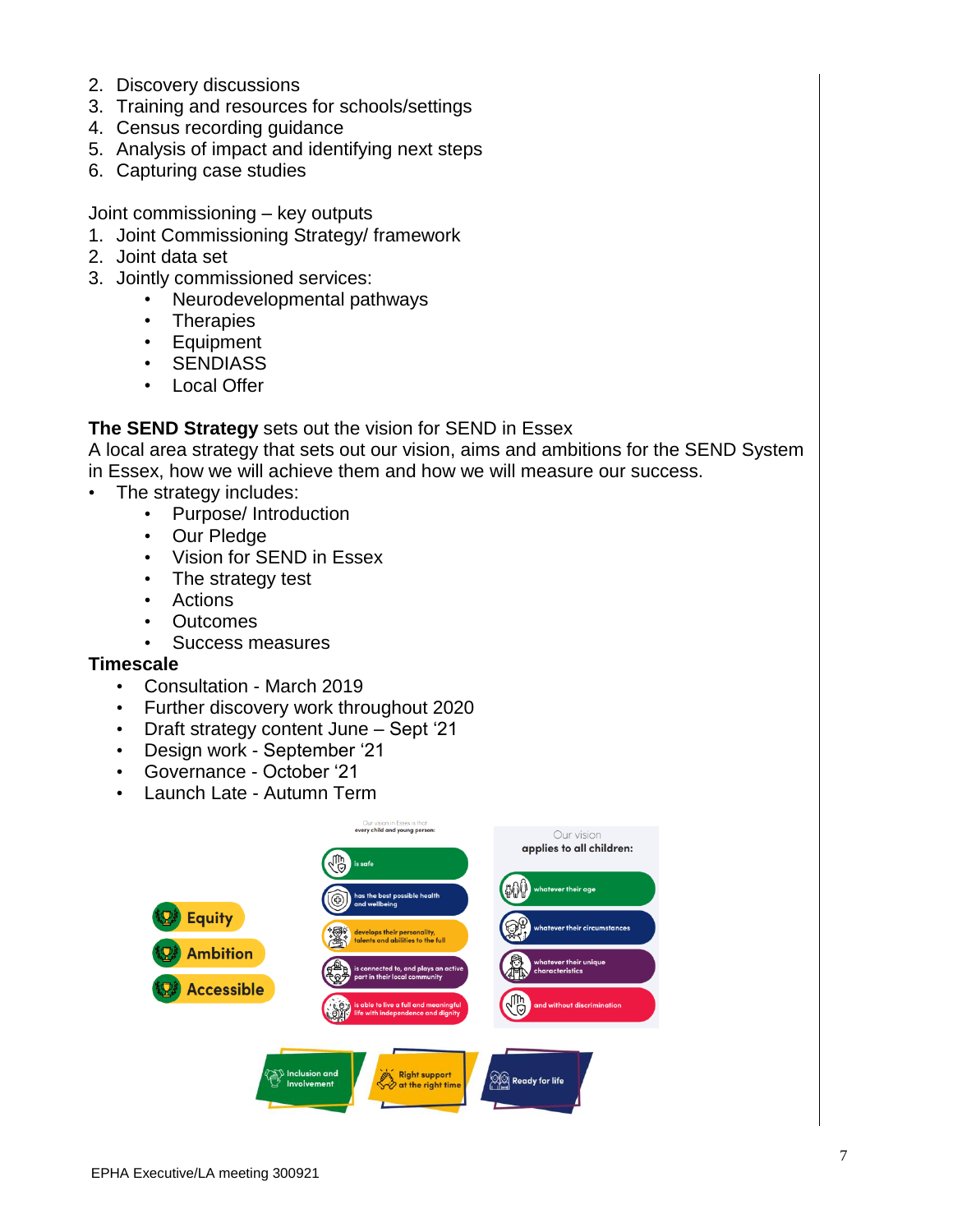CK noted that the number of applications for Education Health Care Needs Assessments has risen significantly in the last two years.

#### 2019 - 20

| <b>Requestor</b> | $Sep-19$ | $Oct-19$ | <b>Nov-19</b> | $Dec-19$ | Jan-20     | <b>Feb-20</b> | Mar-20 | <b>Apr-20</b> | <b>Mav-20</b> | <b>Jun-20</b> | <b>Jul-20</b> | Aug-20 Total |      |
|------------------|----------|----------|---------------|----------|------------|---------------|--------|---------------|---------------|---------------|---------------|--------------|------|
| Parent           | 53       | 51       | 73            | 45       | 67         | 64            | 47     | 38            | 41            | 58            | 53            | 28           | 618  |
| School           | $\sigma$ | 111      | 108           | 164      | 146        | 116           | 116    | 65            | 62            | 97            | 131           | 36           | 1219 |
| Other            | ᅭ        | 23       | 23            | 28       |            | 16            |        |               | 15            | 19            | 'د1           | 22           | 193  |
| Total            | 132      | 185      | 204           | 237      | <b>221</b> | 196           | 171    | 109           | <b>118</b>    | 174           | 197           | 86           | 2030 |

2020-21

| <b>Requestor</b> | Sep-20 | <b>Oct-201</b> | <b>Nov-20</b> | <b>Dec-20</b> | $Jan-21$ | <b>Feb-21</b> | $Mar-21$ | <b>Apr-21</b> | $Mav-21$   | Jun-21 l | <b>Jul-21</b>   | Aug-21 Total |      |
|------------------|--------|----------------|---------------|---------------|----------|---------------|----------|---------------|------------|----------|-----------------|--------------|------|
| Parent           | 60     | 80             | 68            | 43            | 68l      | 42            | 68       | 63            | 59         | フつ       | 601             | 35           | 718  |
| School           | 76     | 78             | 112           | 144           | 130      | 144           | 207      | 124           | 205        | 166      | 205             | 54           | 1645 |
| Other            | 35     | 33             | 26            | 29            | 19       | 21.           | 31       | 25            | 771<br>، ے | 25       | 35 <sup>5</sup> | 15           | 331  |
| Total            | 171    | 191            | 206           | 216           | 217      | 217           | 306      | 212           | 291        | 263      | 300             | 104          | 2694 |

She stressed that there isn't the funding or capacity in the system to cope with the increased demand for Education Health and Care Plans, and reiterated the need for schools to have a conversation with LA officers before making an application for an EHCP.

A headteacher suggested that this was an inevitable response to the increasing demands caused by the pandemic. Another head noted that another pressure is that children who were born prematurely and have complex physical and emotional problems are now entering the education system. It was argued that the SEND system is broken nationally and schools and local authorities simply cannot cope with the demand. A head stressed the need to manage parent expectations about EHCPs, and warned that the number of applications will grow rather than reduce. One headteacher noted that he had seen a change in attitude from Inclusion Partners, advising against applications for EHCPs, and presumed that this linked to the increase in numbers.

Another headteacher warned that many pre-school and early years' children have not been picked up at all on the assessment spectrum, and this adds to the workload when they arrive in Reception. She noted that schools do not commit to going through the EHCP process lightly, and do recognise the capacity pressures on the system, but school leaders are stuck between the demands of staff, parents and children, as well as the Local Authority.

CK stressed once again that there simply isn't sufficient workforce in the LA to manage the number of applications, and assessments are taking well over the recommended number of weeks to process. The EPHA Chair asked what the Association could do to support the process and the problem, and CK agreed to hold a further meeting to discuss the issue.